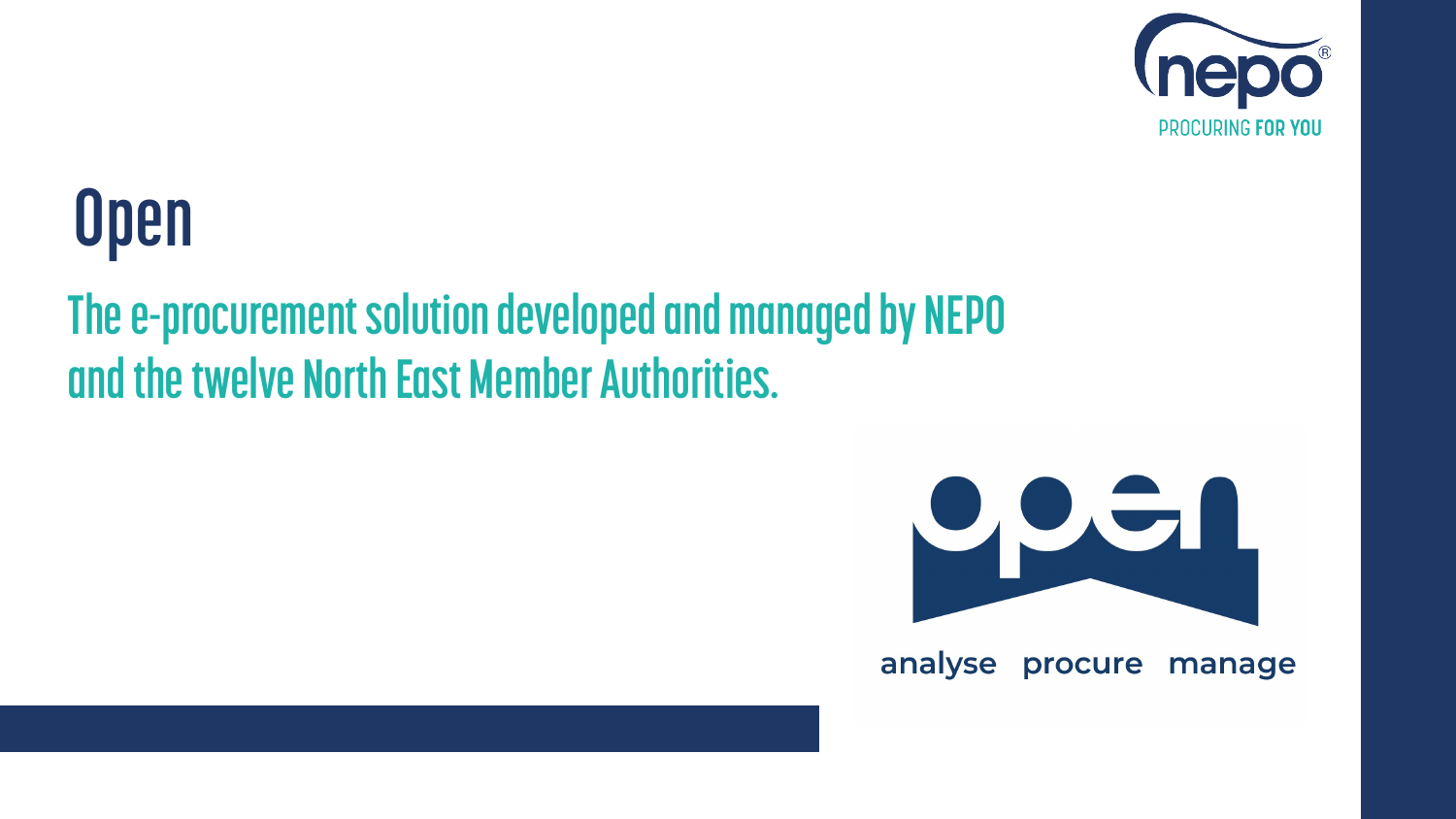Open is the one-stop-shop e-procurement solution that will replace all procurement systems and tools used by NEPO and the twelve North East Member Authorities.

Open will be designed and managed entirely on user needs and effective procurement data management, taking advantage of advanced and emerging technologies such as Artificial Intelligence and Robotic Process Automation.

*The twelve North East Member Authorities are:*



























**Open will automate the end-to-end procurement lifecycle, and Open's cloud technology will ensure total flexibility, scalability and portability.**

#### **WHAT IS OPEN?**



**Nicola Shelley Managing Director at NEPO**

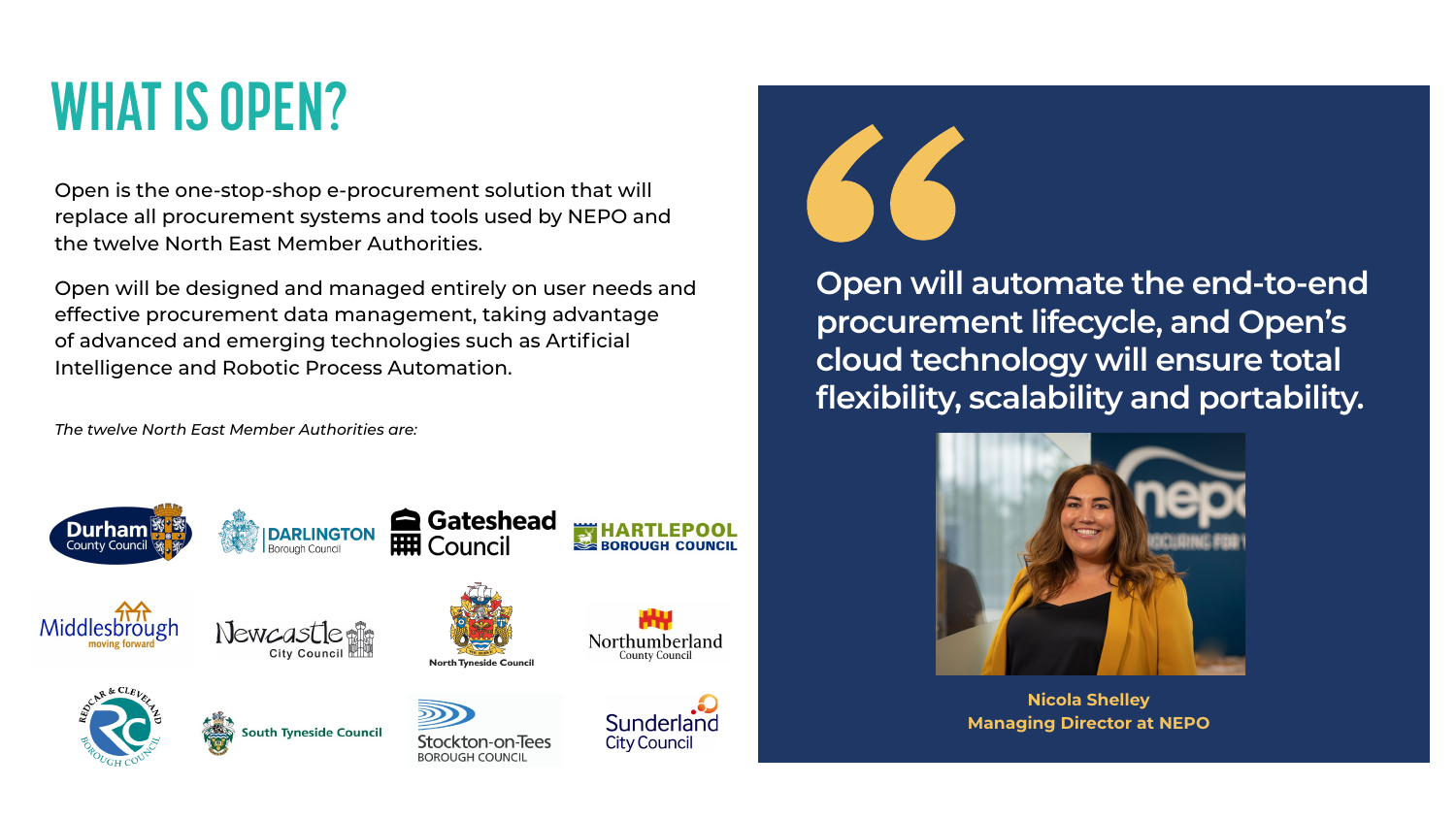**The listed procurement functions will be automated and managed by Open.**

**It's important to note that NEPO has not designed Open to be modular, but rather all-encompassing and seamless. Each procurement function will be intrinsically linked to the other to ensure efficiencies at every step and a golden thread of data without any break in the chain.**

#### **WHAT WILL OPEN DO?**



*Data Al* 



| <b>Function</b>    | <b>Activities</b>                                                                                               |
|--------------------|-----------------------------------------------------------------------------------------------------------------|
| -Procurement       | strategy development, market research, market<br>engagement, stakeholder engagement                             |
| <i>rocurement</i>  | scoping, tender development, publication,<br>evaluation, award                                                  |
| act Management     | engagement, performance monitoring, risk management,<br>rebate management, social value, continuous improvement |
| olier Registration | sign-up, profile building, database, engagement,<br>tendering                                                   |
| ata Analytics      | collection, cleansing, enriching, dashboard, visualisation                                                      |





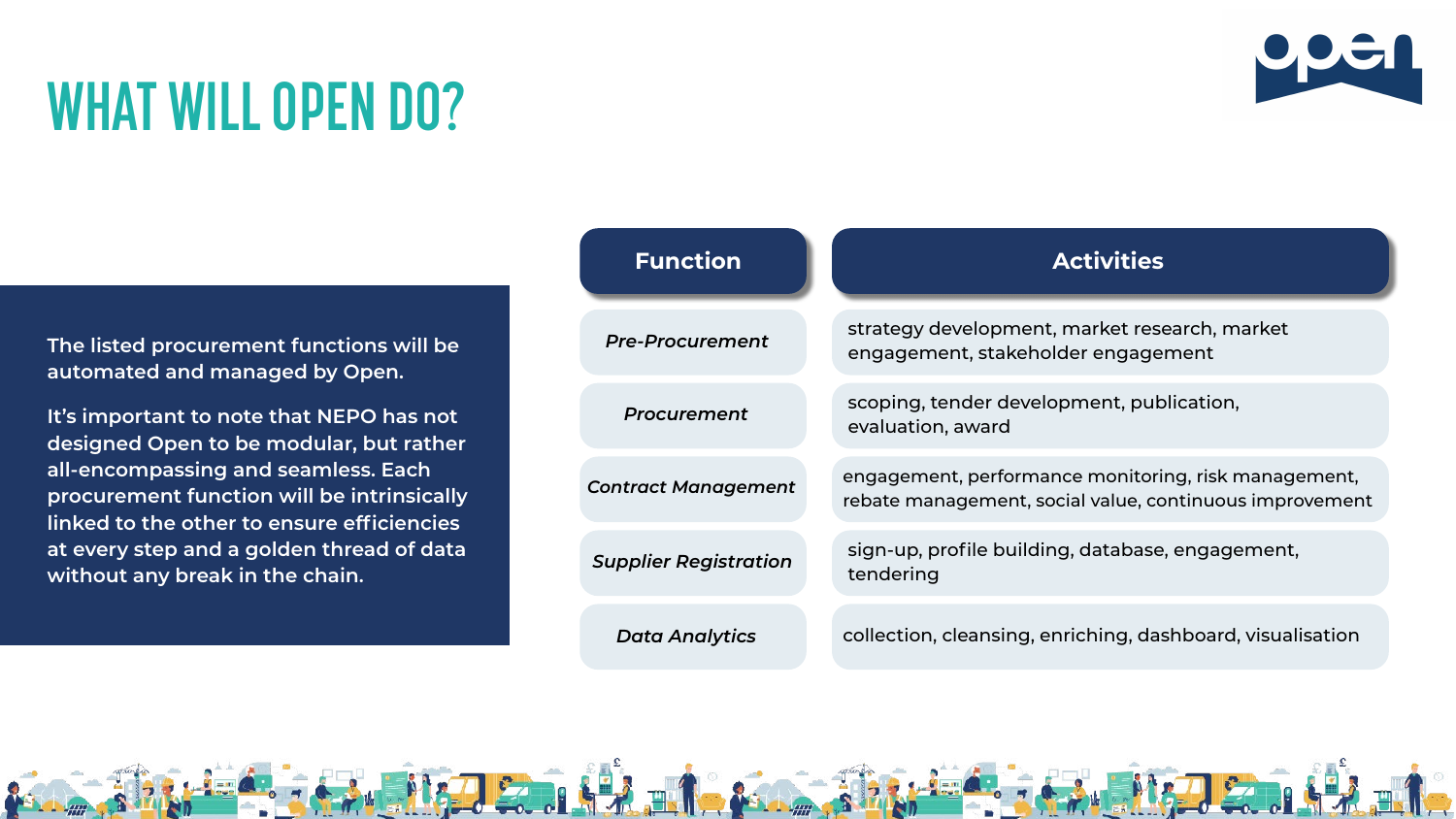#### **WHAT ISSUES WILL OPEN ADDRESS?**

*NEPO and the NEPO Member Authorities' core objective is to improve operations for public sector buyers and suppliers, by developing a future-proofed solution, with full control of the management and development of that solution.* 

Examples of common issues that motivated this ambitious project:

- Need for more **intuitive interface** with supplier communities
- Ineffective or inaccessible **data**
- Lack of available external intelligence to ensure **fully informed decision-making**
- Disproportionate use of time and effort without **full automation**
- Recognition of opportunities for **greater efficiency** and removal of duplication

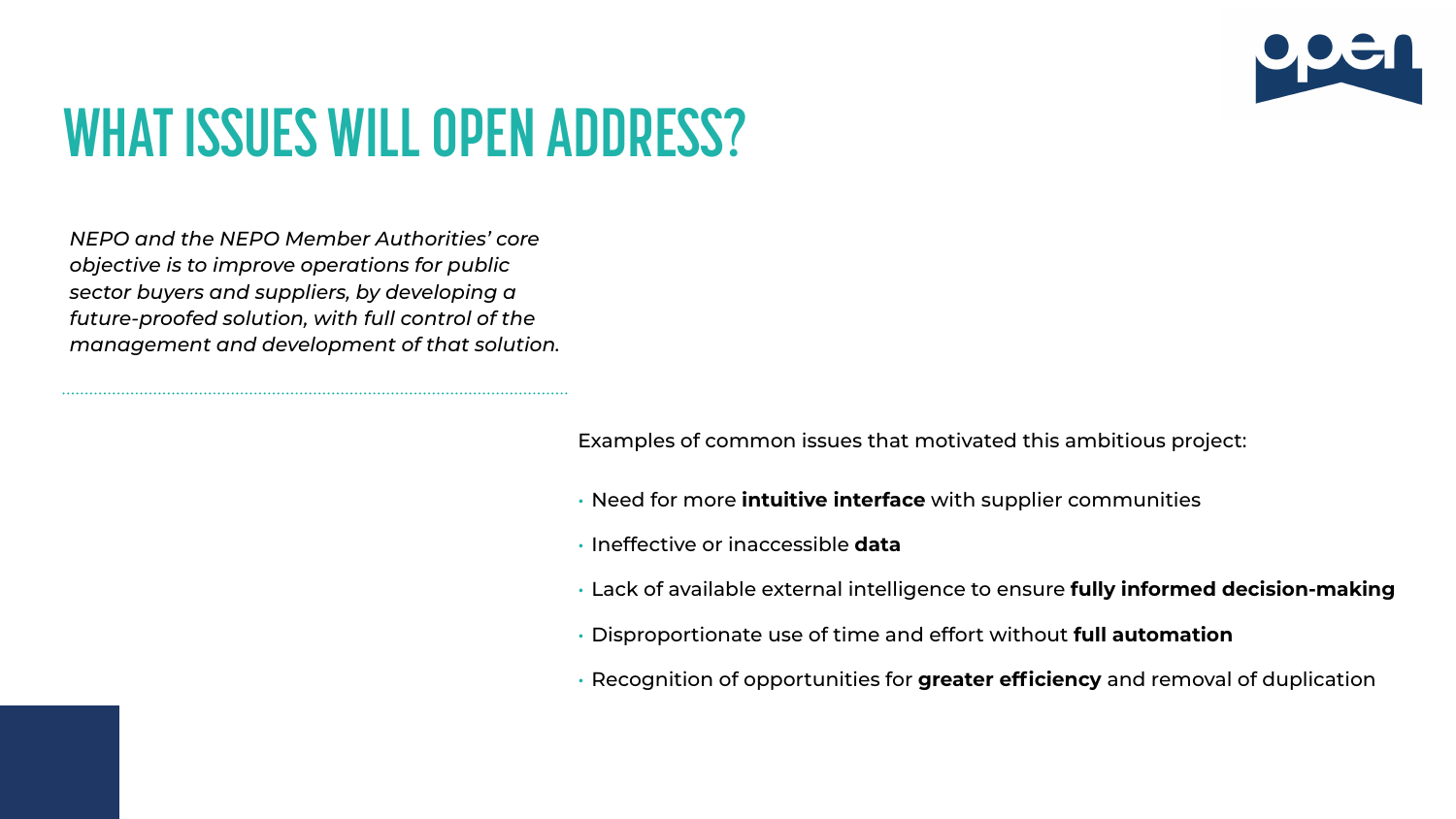#### **WHAT ARE THE OBJECTIVES OF OPEN?**

NEPO and NEPO Member Authorities want to achieve the following through the development of Open:

| [O] | Develop an entirely fit for purpose and future-proof e-<br>against rapidly changing technologies and innovations        |
|-----|-------------------------------------------------------------------------------------------------------------------------|
| OZ  | Create a vehicle for positive operational and behaviour                                                                 |
| 05  | Create a seamless and intuitive solution to interface wit<br><b>burden</b> of tendering for public sector opportunities |
|     | Maintain an ethos of 'by the public sector, for the publ<br>and continuous development by NEPO and NEPO Mem             |





**ure-proof** e-procurement solution capable of delivering

**d behavioural change** through efficiencies and automation

interface with supply chains and **minimise administrative** 

**044** Maintain an ethos of **'by the public sector, for the public sector**' by ensuring full control, management and continuous development by NEPO and NEPO Member Authorities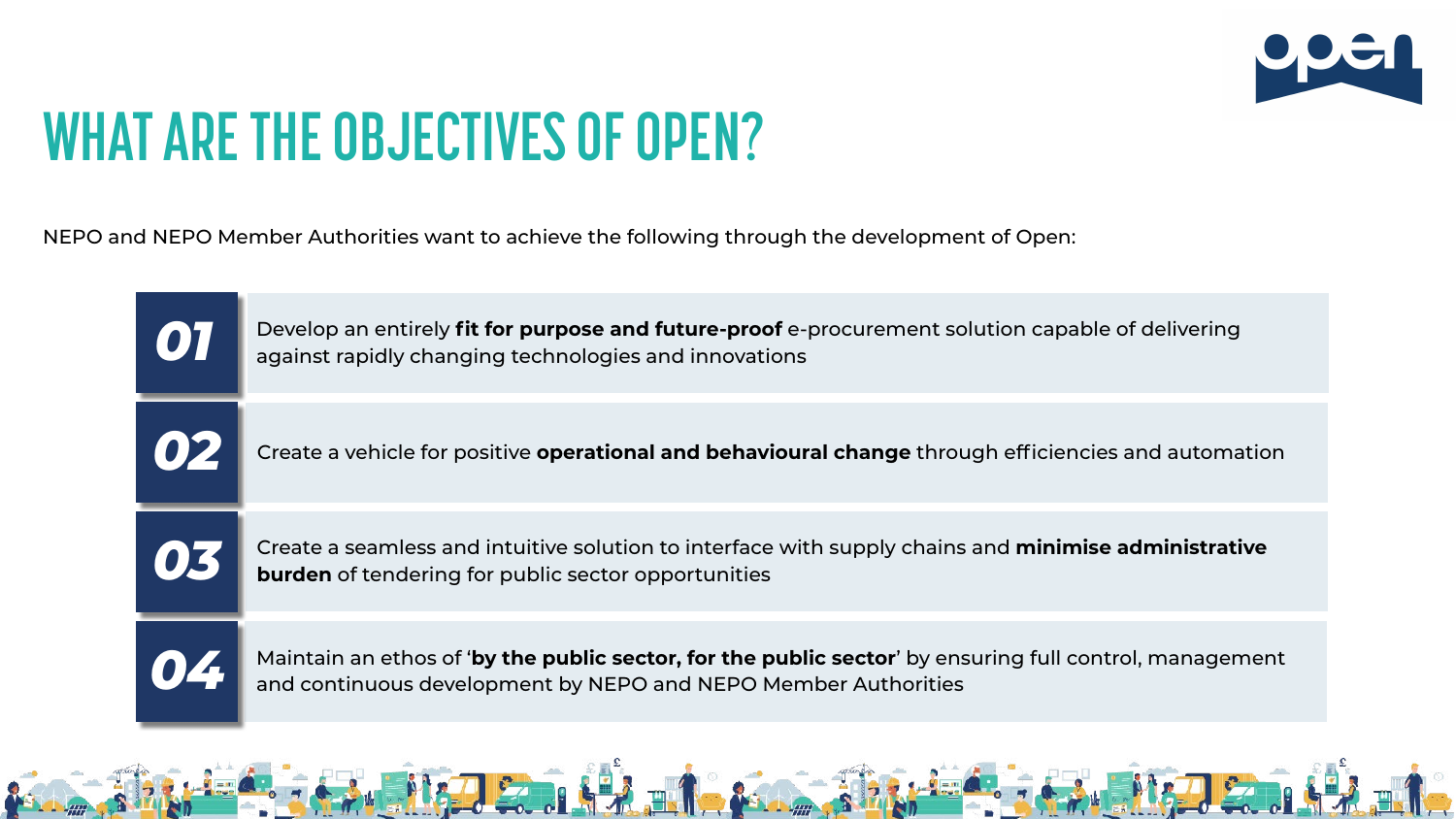#### **WHEN WILL OPEN BE READY?**

\*Please note that it is anticipated that implementation across NEPO and NEPO Member Authorities will be phased following the Go-live date. Regular communication will be provided in the interim to ensure all stakeholders are fully aware of the changes and any action required of them in preparation.





*Dates are indicative and subject to change*

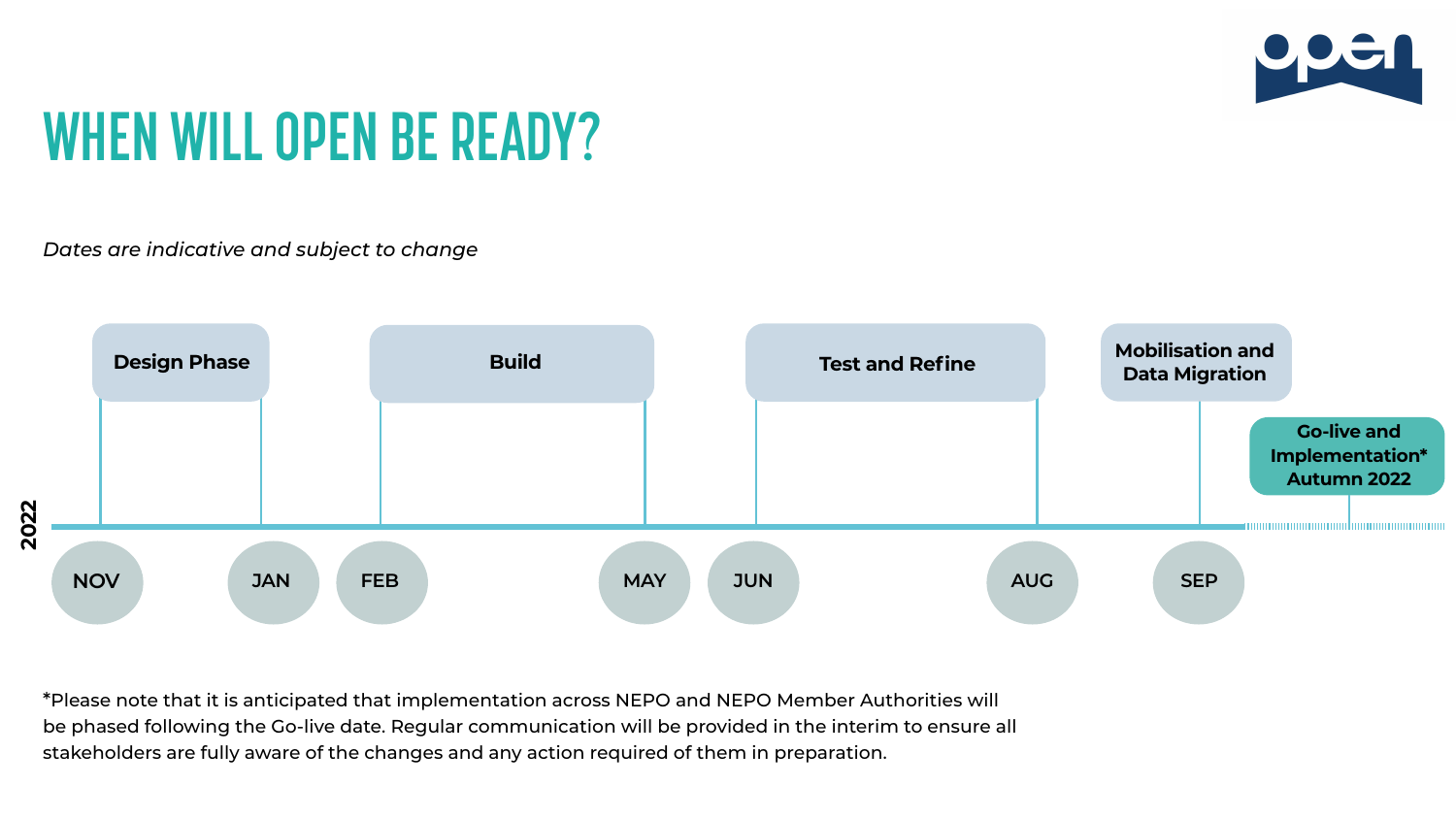#### **What this means to suppliers**

If you are a supplier currently supplying NEPO and/or NEPO Member Authorities, the intention is to migrate your data to Open during the deployment phase.

Profiles will be linked to Companies House, and other relevant public data sources, under Open, with any duplicate accounts minimised for suppliers to manage accordingly.





# **SUPPLIERS**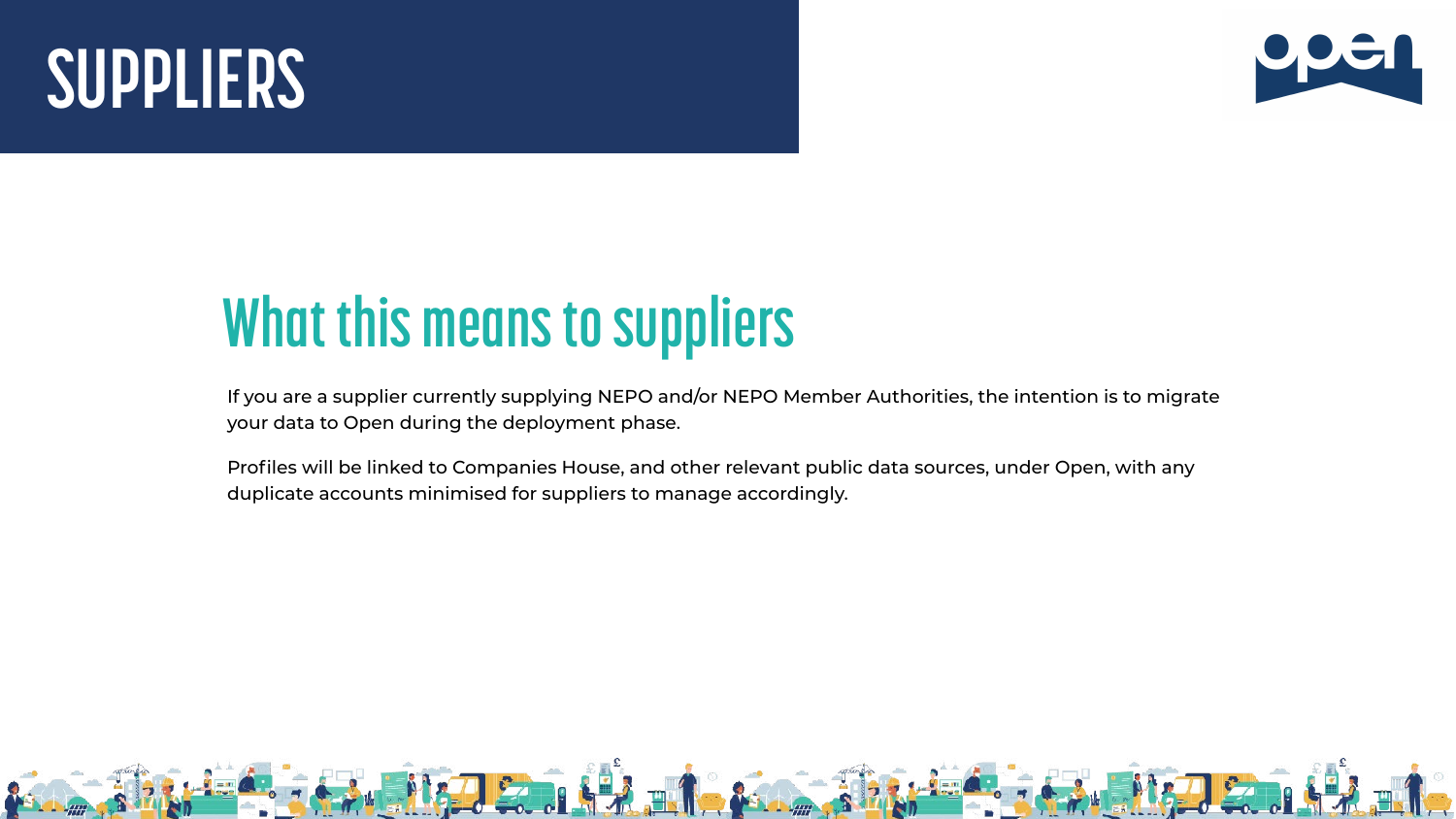#### **WHAT ARE THE BENEFITS TO SUPPLIERS?**



Greater user experience when tendering for opportunities

Greater visibility and access to regional tendering opportunities

Greater ability to demonstrate innovation and value when bidding

Greater user experience for contracted suppliers when fulfilling their contractual obligations

Removes duplication when inputting information

Greater transparency of public sector procurement



Greater access 'on the go' using a range of devices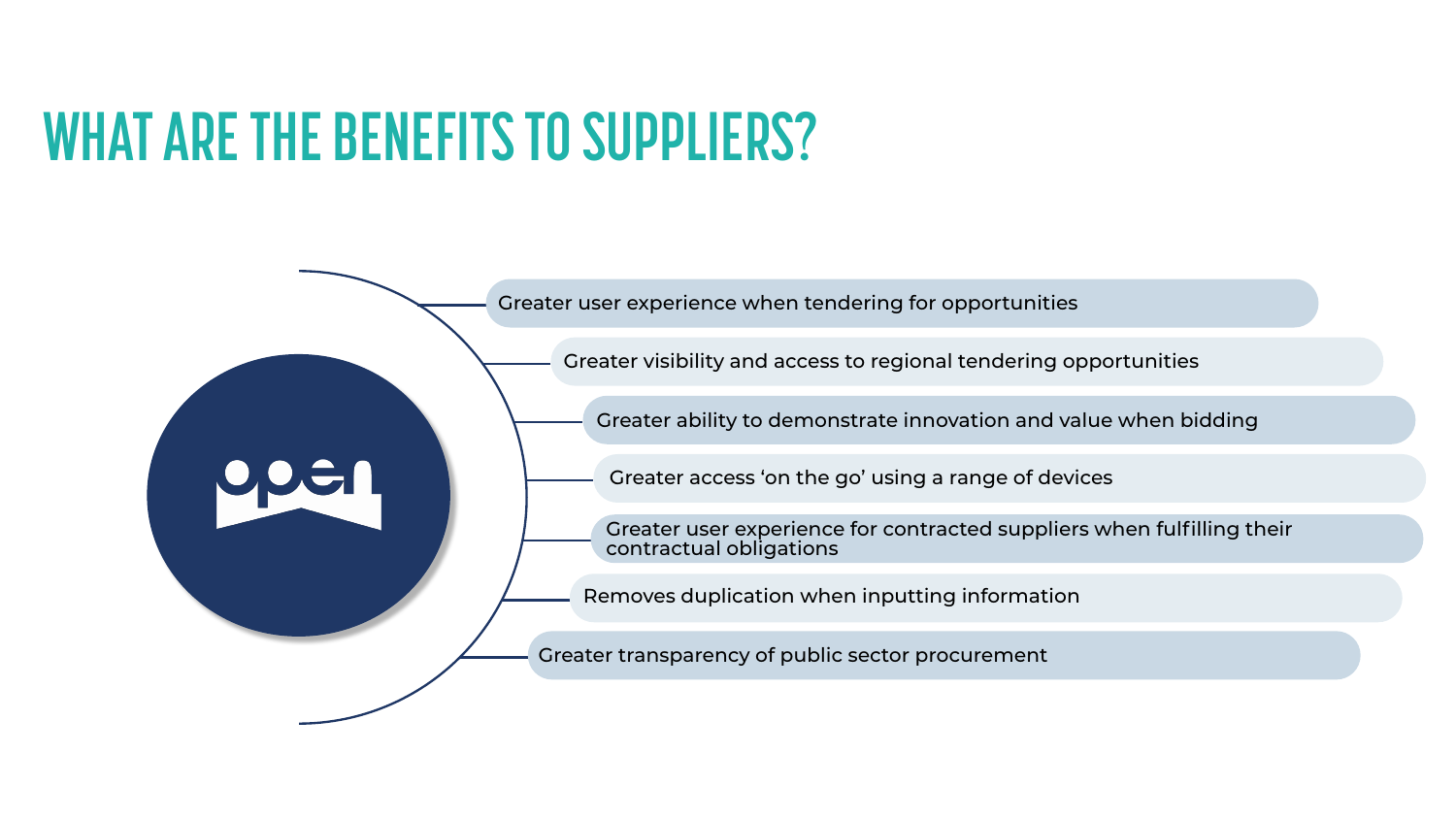If you are a public sector procurement professional as part of the twelve North East Member Authorities, your data will be migrated to Open and you will receive access and login information. We will then be rolling out the programme to the wider public sector buyer community.

Training and support will be provided by NEPO and your respective organisation to ensure that you are able to use Open prior to going live. Any ongoing procurement activity at the point of going live will continue under the existing systems with any new activity performed under Open.







### **What this means to buyers**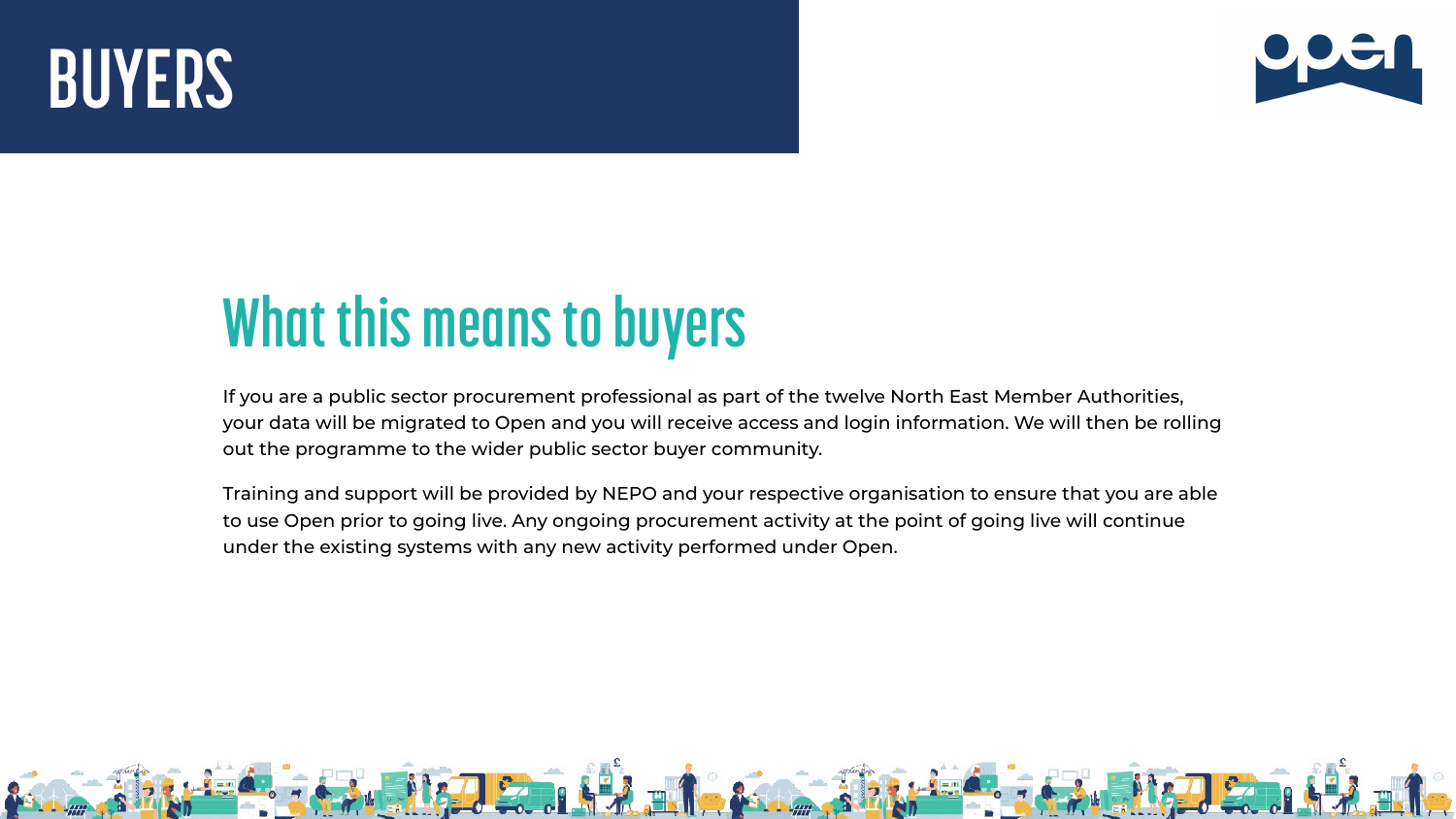#### **WHAT ARE THE BENEFITS TO BUYERS?**



Greater opportunities to share best practice and tackle common problems

Greater interoperability

Greater focus on areas of strategic importance

Greater efficiency for workflow management and workforce planning

Greater portability via access on tablet devices

Greater collaboration with stakeholders

Eradication of inefficient operations and duplications

Greater ability to continuously improve operations through flexible and scalable cloud technology

> Greater opportunities to embed social value at the core of procurement